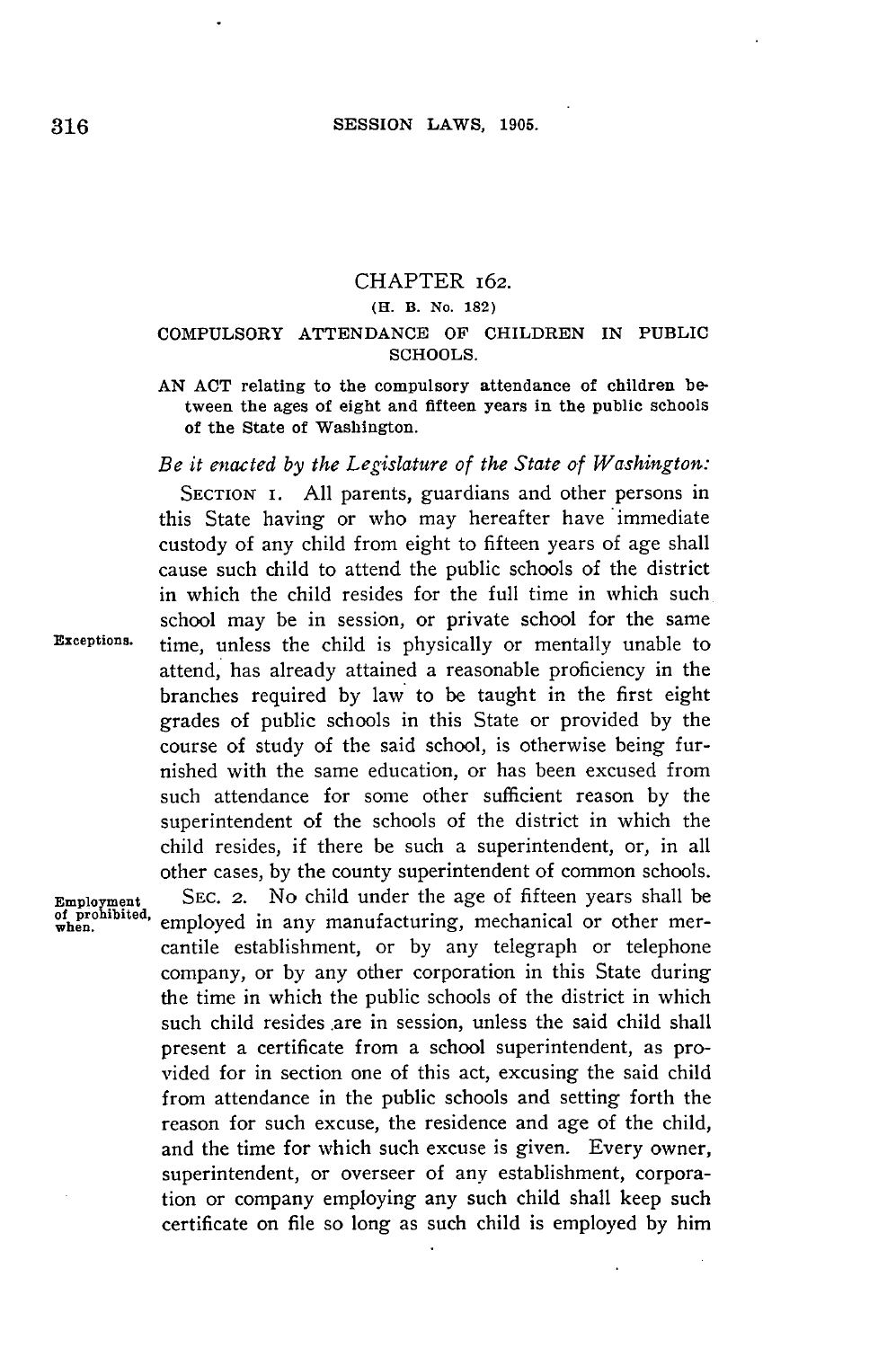or her. The form of said certificate shall be furnished **by** the Superintendent of Public Instruction.

**SEC. 3.** Any person violating the provisions of the two **PenalWy.** preceding sections shall be fined not more than twenty-five dollars. Attendance officers shall make complaint for violation of the provisions of this act to a justice of the peace or to the judge of the superior court.

**SEC.** 4. To aid in the enforcement of this act, attendance **Attendance** officers-how<br> **In** appointed. officers shall be appointed and employed as follows: city districts the board of directors shall annually appoint one or more attendance officers; in incorporated towns or in villages the board of directors shall appoint an attendance officer who may also be a regularly appointed constable or marshal; in all other districts the county superintendent shall act as attendance officer. The compensation of the attendance officer shall be fixed and paid by the board appointing him, or, in case of clerks, **by** the board of which he is a member. The attendance officer shall be vested with **Powers** *of.* police powers, the authority to make arrests and serve all legal processes contemplated **by** this act, and shall have authority to enter all stores, mills, shops or other places in which children may be employed, for the purpose of making such investigations as may be necessary to the enforcement of this act. The attendance officer is authorized to take **Authority of** into custody the person of any child between eight and fifteen years of age who may **be** a truant from school and to conduct said child to his parents for investigation and explanation, or to the school which he should properly attend. The attendance officer shall institute proceedings **Proceedings** against any officer, parent, guardian, person, company or **by.** corporation violating any provisions of this act, and shall otherwise discharge the duties described in this act and perform such other services as the superintendent of schools or the board of directors may deem necessary. The attendance officer shall keep a record of his transactions for the **Records of.** inspection and information of the board of directors and the city or county superintendent; and shall make a detailed report to the superintendent of the city or of the county, as often as the same mey be required.

**SEC. 5.** Any attendance officer, sheriff, deputy sheriff, marshal, policeman, or any other officer authorized to make arrests in the city or district, shall arrest without warrant **Arrest of** a child who, under the provisions of this act is required <sup>out warrant.</sup>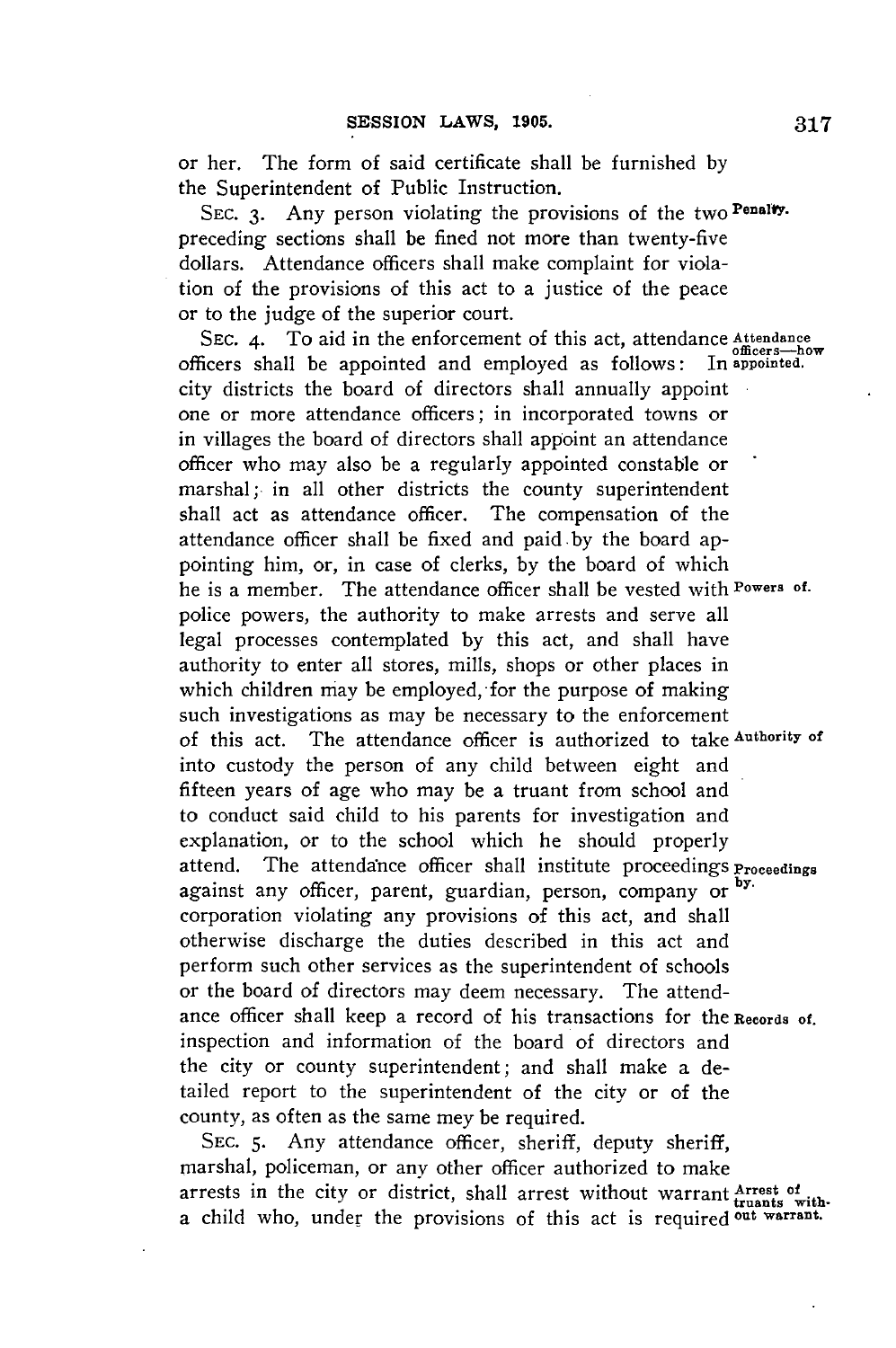to attend school, such child being then a truant from instruction, upon which he is lawfully required to attend within the city or district of the aforesaid officer. He shall forthwith deliver a child so arrested either to the custody of a person in parental relation to the child or of a teacher from whom the child is then a truant or, in case of habitual and incorrigible truants, shall bring them before a justice of the peace. The justice of the peace shall if he is convinced that the child so arrested is an habitual truant or that the child is guilty of wilful and continued disobedience to the school rules and regulations or laws or that the conduct of the child is pernicious and injurious to the school, bind the child over to the superior court with a view to his commitment to the State Reform School or other school for incorrigibles.

Duty of dis-<br>trict clerk as SEC. 6. It shall be the duty of the district clerk at the to census **beginning** of the school year to provide the teacher with a **report.** copy of the last census of school children taken in his district. It shall be the duty of principals and teachers to report to the attendance officer, the Superintendent of Public Instruction, or the clerk of the board of education, all cases of truancy or incorrigibility in their respective schools immediately after these offenses have been committed.

County attor-<br>ney to act.

**Jurisdiction. SEC. 7.** In cases arising under this act all justices courts, municipal courts, and superior courts in the State of Washington shall have concurrent jurisdiction.

> SEC. 8. The county attorney shall act as attorney in all court proceedings relating to the compulsory attendance of children as required **by** this act.

**SEC. 9.** The board of directors of each school district Annual report under the provisions of this act shall annually report to to state board under the provisions of this act shall annually report to<br>of education. **the State Board of Education whether their respective dis**tricts have made provisions required **by** this act: and in case the said board of any district shall in any year refuse or neglect to comply with the provisions of this act after having been duly notified **by** the Superintendent of Public Instruction, twenty-five per centum of the money appropriated to such district from the State for school purposes shall be withheld until the provisions of this act have been complied with.

**Failure of** SEC. 10. Any superintendent, teacher, attendance officer, penalty, constable or other officer who shall fail or refuse to perform constable or other officer who shall fail or refuse to perform the duties prescribed **by** this act shall be deemed guilty of